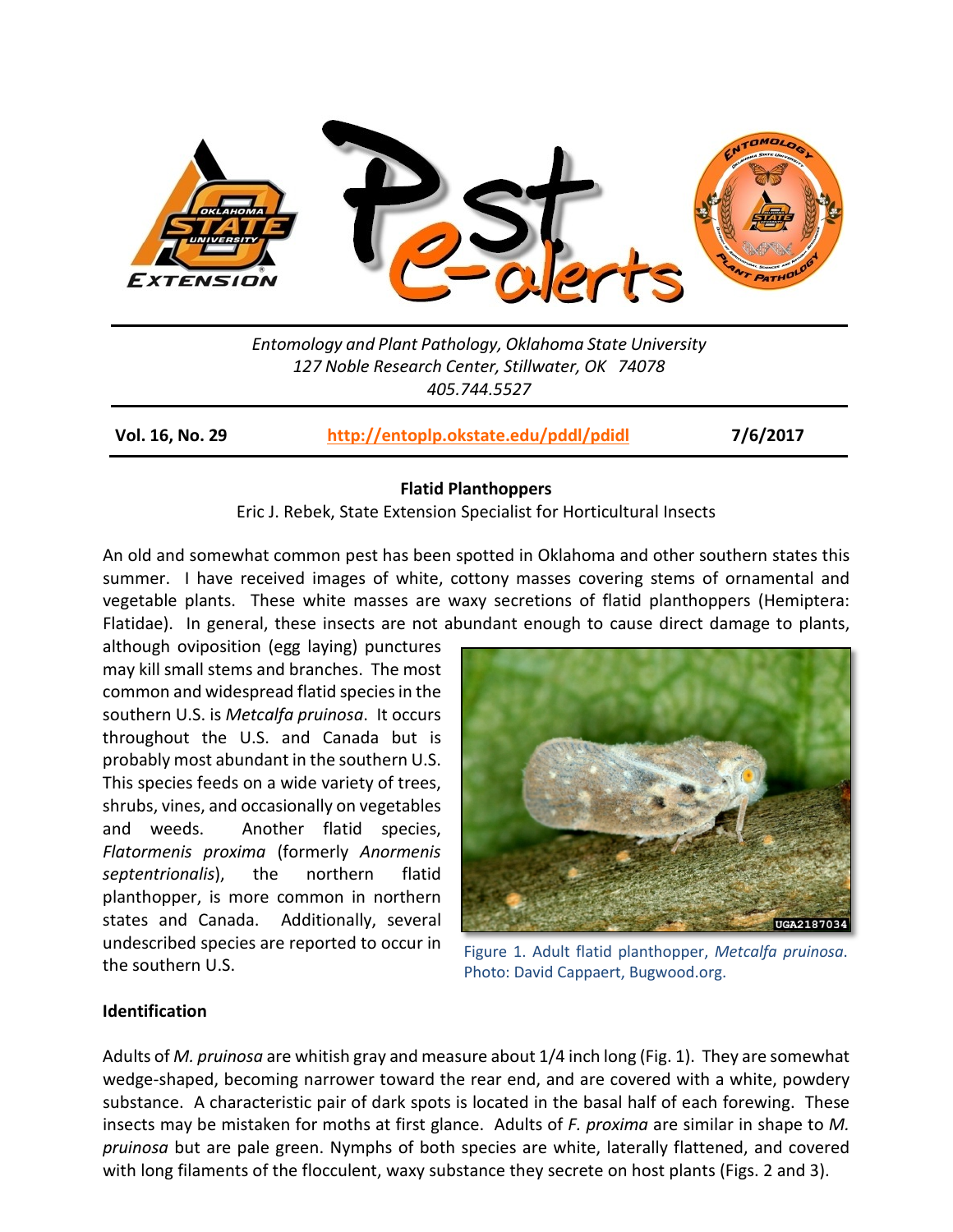

Figure 2. Flatid planthopper nymph and cottony, waxy secretions on stem of host plant. Photo: David Cappaert, Bugwood.org.



Figure 3. Cottony, waxy secretions on stem of host plant. Note sticky honeydew present on leaves below affected stems. Photo: Becky Peterson, Bryan County, OK.

## **Life Cycle and Biology**

*Metcalfa pruinosa* overwinters as an egg inside twigs of its host plant. Eggs are scattered singly, each inserted through a slit in the bark cut by the ovipositor. Small nymphs hatch and suck sap from the stems using their piercing-sucking mouthparts. As mentioned above, nymphs produce the white, cottony material on the stems, which obscures the developing insects. Nymphs are most common in June and July in southern states. Most are mature by mid-July and adults are present into early October. There is one generation per year in Oklahoma.

# **Detection, Damage, and Management**

Look for masses of white material on the stems of plants and check for nymphs. Like other planthoppers, nymphs jump readily when disturbed. This behavior helps distinguish planthopper nymphs from woolly aphids, mealybugs, and bark scales. Damage from flatid planthoppers is rare, but heavily infested plants may become wilted and leaves and stems may be covered with honeydew (liquid excrement) produced by these insects. Honeydew serves as a growing medium for black sooty mold. Control is not usually warranted unless damage and/or black sooty mold is observed and nymphs are still present. If control is necessary, use products containing horticultural oil, sometimes referred to as stylet oil, or insecticidal soap. These products are available at most garden centers and do not cause harm to beneficial insects if applied according to label directions.